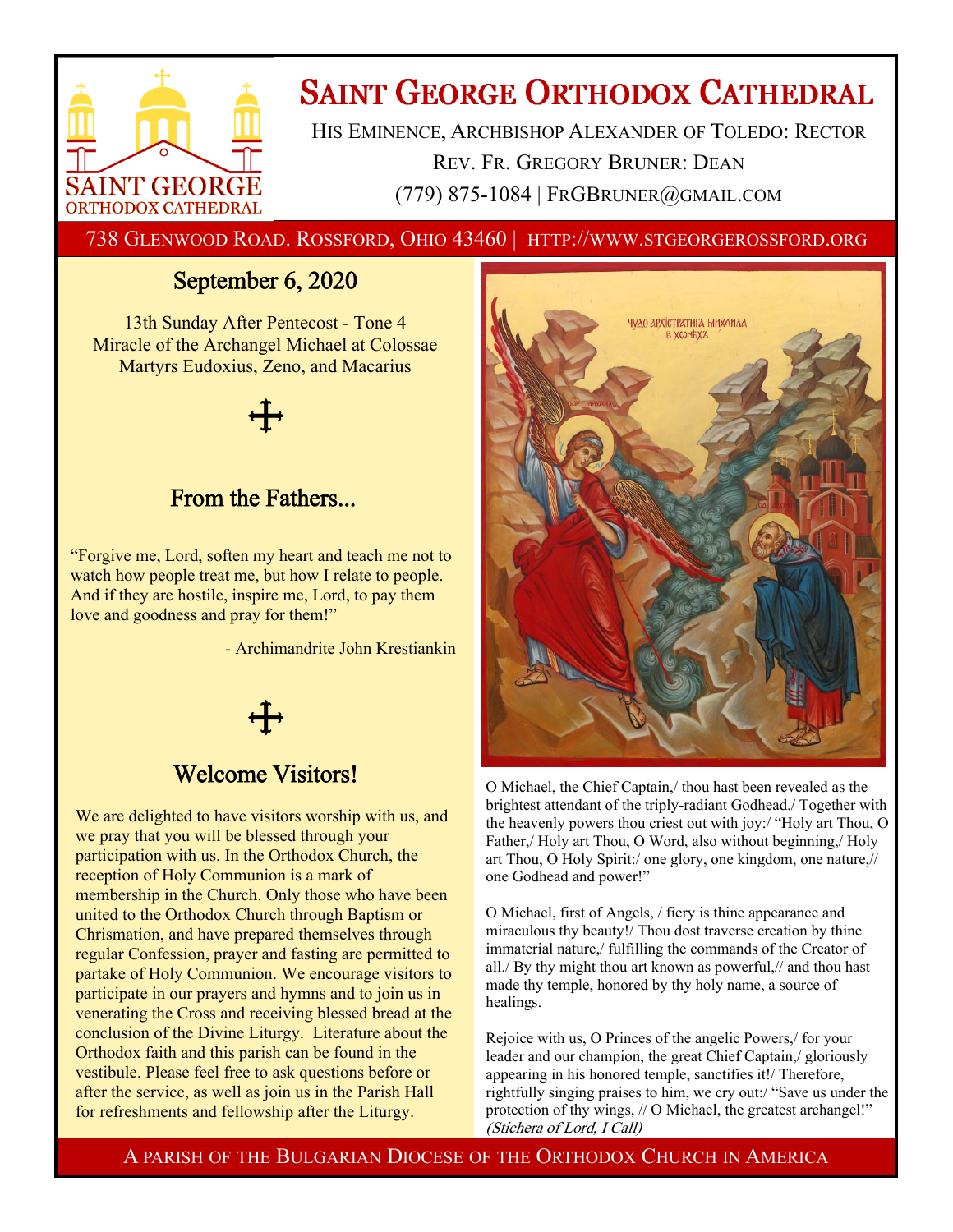## TODAY'S WORSHIP - HYMNS AND SCRIPTURE READINGS

## Resurrection Troparion in Tone 4

When the women disciples of the Lord/ learned from the angel the joyous message of Thy Resurrection,/ they cast away the ancestral curse/ and elatedly told the apostles:/ "Death is overthrown!/ Christ God is risen,// granting the world great mercy!"

### Greatmartyr George Troparion in Tone 4

As deliverer of captives/ and defender of the poor;/ healer of the infirm,/ champion of kings;/ victorious Great Martyr George,/ intercede with Christ our God;// for our souls' salvation.

### Archangel Michael Troparion in Tone 4

O Michael, commander of the heavenly hosts,/ we who are unworthy beseech thee:/ by thy prayers encompass us beneath the wings of thine immaterial glory,/ and faithfully preserve us who fall down and cry out to thee:// Deliver us from all harm, for thou art the commander of the Powers on high!

### Resurrection Kontakion in Tone 4

My Savior and Redeemer/ as God rose from the tomb and delivered the earth-born from their chains./ He has shattered the gates of hell,/ and as Master,// He has risen on the third day!

### Great Martyr George Kontakion in Tone 4

As we the faithful flee to thee for refuge and seek thy protection and speedy help,/ We entreat thee, O Champion of Christ, that we who sing thy praises may be delivered from the snares of the enemy/ and from every peril and adversary,// that we may cry: "Rejoice, O martyr George!"

Glory to the Father and to the Son and to the Holy Spirit

### Archangel Michael Kontakion in Tone 2

O Michael, commander of God's armies/ and minister of the divine glory,/ prince of the bodiless angels/ and guide of mankind;/ ask for what is good for us, and for great mercy,// as the supreme commander of the Bodiless Hosts.

Now and ever and unto ages of ages. Amen.

### Steadfast Protectress of Christians in Tone 6

Steadfast Protectress of Christians,/ constant advocate before the Creator;/ despise not the entreating cries of us sinners,/ but in your goodness come speedily to help us who call on you in faith./ Hasten to hear our petition and to intercede for us, O Theotokos,/ for you always protect those who honor you!

## Epistle: 1 Corinthians 16:13-24

Watch, stand fast in the faith, be brave, be strong. Let all that you do be done with love.

I urge you, brethren – you know the household of Stephanas, that it is the firstfruits of Achaia, and that they have devoted themselves to the ministry of the saints – that you also submit to such, and to everyone who works and labors with us. I am glad about the coming of Stephanas, Fortunatus, and Achaicus, for what was lacking on your part they supplied. For they refreshed my spirit and yours. Therefore acknowledge such men.

The churches of Asia greet you. Aquila and Priscilla greet you heartily in the Lord, with the church that is in their house. All the brethren greet you. Greet one another with a holy kiss.

The salutation with my own hand – Paul's. If anyone does not love the Lord Jesus Christ, let him be accursed. O Lord, come! The grace of our Lord Jesus Christ be with you. My love be with you all in Christ Jesus. Amen.

## Gospel: Matthew 21:33-42

Hear another parable: There was a certain landowner who planted a vineyard and set a hedge around it, dug a winepress in it and built a tower. And he leased it to vinedressers and went into a far country. Now when vintage-time drew near, he sent his servants to the vinedressers, that they might receive its fruit.

And the vinedressers took his servants, beat one, killed one, and stoned another. Again he sent other servants, more than the first, and they did likewise to them. Then last of all he sent his son to them, saying, 'They will respect my son.'

But when the vinedressers saw the son, they said among themselves, 'This is the heir. Come, let us kill him and seize his inheritance.' So they took him and cast him out of the vineyard and killed him.

Therefore, when the owner of the vineyard comes, what will he do to those vinedressers?" They said to Him, "He will destroy those wicked men miserably, and lease his vineyard to other vinedressers who will render to him the fruits in their seasons."

 Jesus said to them, "Have you never read in the Scriptures: 'The stone which the builders rejected Has become the chief cornerstone. This was the LORD's doing, and it is marvelous in our eyes'?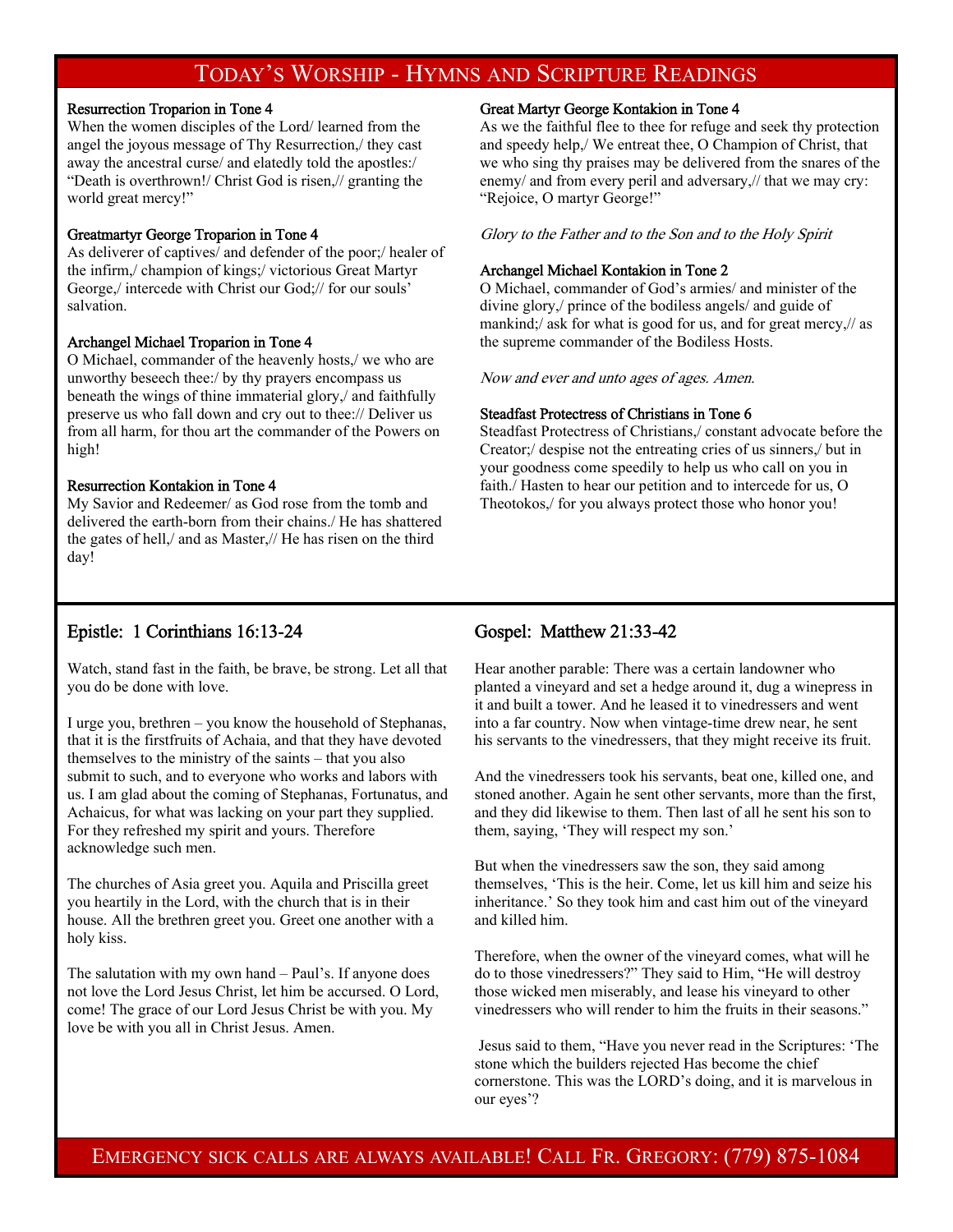## THIS WEEK AND LIFE IN CHRIST

## Sunday, September 6th 10:00 AM Divine Liturgy (Livestream and In Person)

Miracle of the Archangel Michael at Colossae Martyrs Eudoxius, Zeno, and Macarius St. David of Hermopolis in Egypt 1 Corinthians 16:13-24, Matthew 21:33-42

## Monday, September 7th 7:30 PM Adult Education (Online)

<sup>-</sup>

<sup>-</sup>

f

Forefeast of the Nativity of the Theotokos Martyr Sozon of Cilicia 2 Corinthians 12:10-19, 2 Corinthians 12:20-13:2 Mark 4:10-23, Mark 4:24-34

## Tuesday, September 8th 6:30 PM Parish Council Meeting (Online)

Nativity of the Most Holy Lady Theotokos Icons of the Most Holy Theotokos: Kursk-Root, Pochaev Philippians 2:5-11, Luke 10:38-42, 11:27-28

## Wednesday, September 9th

Afterfeast of the Nativity of the Theotokos Holy and Righteous Ancestors of God Joachim & Anna Commemoration of the Third Ecumenical Council 2 Corinthians 13:3-14, Mark 4:35-41

## Thursday, September 10th

Afterfeast of the Nativity of the Theotokos Martyrs Menodora, Metrodora, and Nymphodora Galatians 1:1-10, 20-2:5, Mark 5:1-20

## Friday, September 11th

Afterfeast of the Nativity of the Theotokos Ven. Theodora of Alexandria Galatians 2:6-10, 1 Corinthians 4:1-5 Mark 5:22-24, 35-6:1, Matthew 23:1-12

## Saturday, September 12th 9:00 AM Golf Tournament 5:00 PM Readers Vespers (In Person Only)

Saturday Before Exaltation Leavetaking of the Nativity of the Theotokos 1 Corinthians 2:6-9, Philippians 2:5-11 Matthew 10:37-11:1, Luke 10:38-42, 11:27-28

## Sunday, September 13th 10:00 AM Divine Liturgy (In Person Only) 7:00 PM Church School (Online)

Forefeast of the Exaltation of the Cross Founding of the Church of the Holy Sepulcher Galatians 6:11-18, 2 Corinthians 1:21-2:4, Hebrews 3:1-4 John 3:13-17, Matthew 22:1-14, Matthew 16:13-18

## Two Miracles



Mark 5:1-20 recounts one of the most dramatic of Jesus' healing miracles. The Church also remembers a very striking miracle performed by the Archangel Michael at Colossae.

The story of the Archangel's miracle begins with the gratitude of a pagan father. This man's daughter, previously mute, was enabled to speak when she drank waters from a healing spring located near the city

of Hierapolis. The father, desperate to find a cure for his daughter, had taken her to the spring after being told to do so by the Archangel Michael in a dream.

Overwhelmed with thankfulness, the father and his family members were all baptized. Then the father oversaw the building of a church dedicated to the Archangel. As the miracle became widely known, people with illnesses and disabilities began coming to the spring for healing. Some were Christians, some were pagans and idol worshippers, and it made no difference. The spring's waters were effective for everyone.

Many pagans who found healing at the spring followed the example of the mute girl's father, accepting baptism into the Christian faith. They were encouraged by the example of a believer named Archippus, who lived at the church and served as its sacristan for decades. His unassuming manner, combined with sincere faith, made Christianity attractive to people who met him.

But some pagans feared the growing influence of the church that so strongly symbolized Christ's healing power, and decided to destroy it. They diverted a powerful mountain stream so that it would begin rushing toward the church and inundate it.

Saint Michael intervened by opening a fissure in the mountain, so that the stream's water plunged into it, bypassing the church. Since that time the place of the miracle has been called "Chonae" which means "plunging."

The account of the healing miracle in Mark's Gospel presents us with a man most people would hope to avoid. He lived "among the tombs" and was so violent that "he had often been bound with fetters and chains, but the chains he wrenched apart, and the fetters he broke in pieces; and no one had the strength to subdue him." He was clearly miserable, for he "was always crying out, and bruising himself with stones."

Such a man panics some people, and the only way they can think of to deal with him is with more and more chains. Jesus, by contrast, dealt with him calmly, fearlessly and lovingly. Instead of binding the man, Jesus freed him. He drove the demons out of him, and before long the people saw that he was "clothed and in his right mind."

The healing didn't make people happy; in fact they were "afraid" and asked Jesus to go away. Perhaps even something as terrible as demon possession had become familiar, and frightened them less than having to see God's love and power right before them in the Person of Christ.

Might we, confronted with God in person, also hope He would just go away?

HAVE A QUESTION OR NEED TO CHAT? CALL OR EMAIL FR. GREGORY.